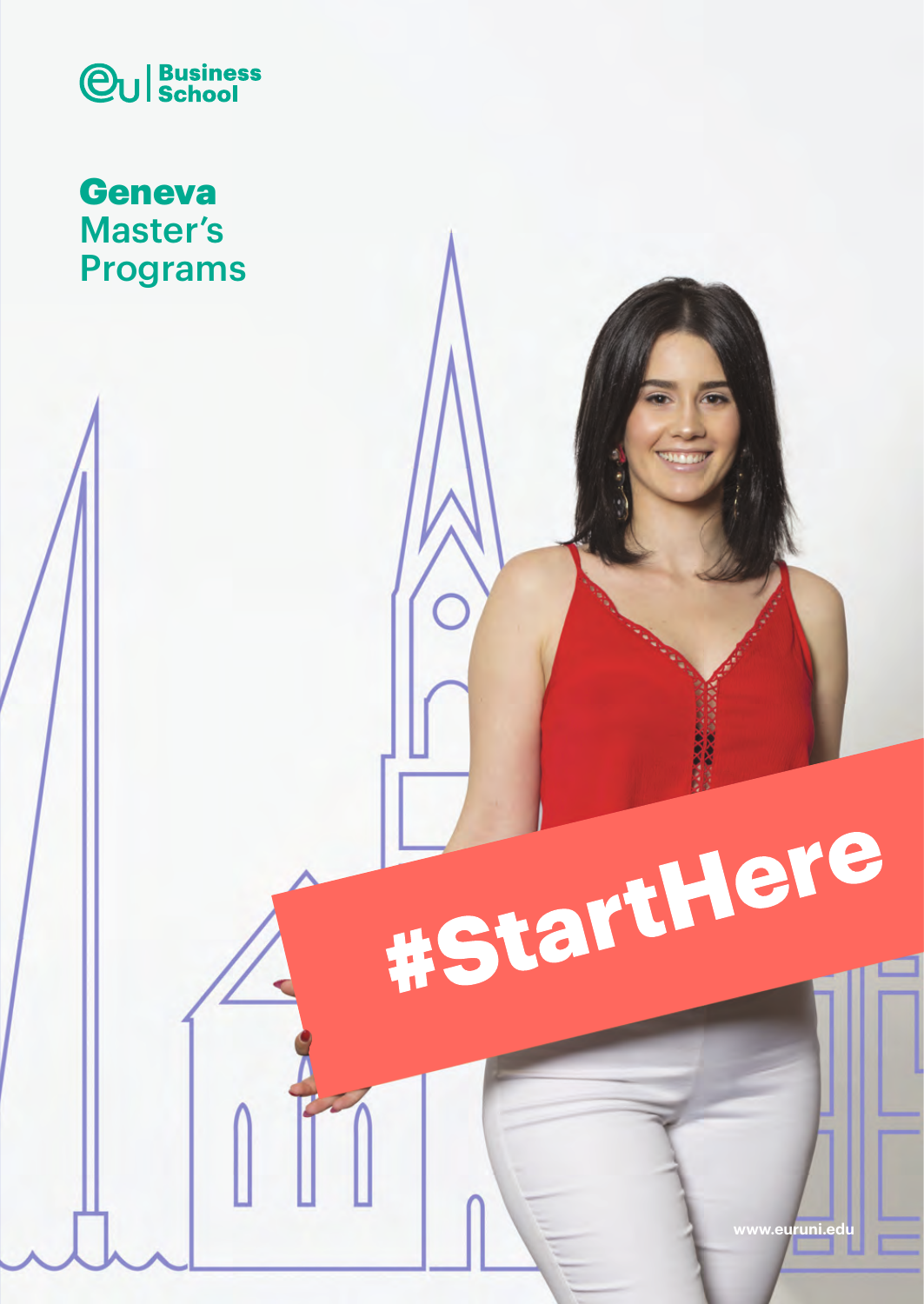# About Us

Since 1973, EU Business School (EU) has been educating future entrepreneurs and business leaders. We are a high-ranking, international business school that offers foundation, bachelor's, master's and MBA programs in English at our campuses in Barcelona, Geneva, Munich and online.

Our small class sizes guarantee personalized learning from a highly qualified faculty of academics and business professionals. Our pragmatic and experiential approach, which includes case studies, business simulations,

company visits and conferences with world-renowned leaders. ensures our students excel in the business world.

Our community of 100+ nationalities gives students a multicultural perspective, and our 27,000+ alumni provides networking opportunities around the globe. Intercampus and global exchange programs further enhance our students' international experience.

EU is a member of OMNES Education Group, the French leader in private higher education,

which provides further international and academic opportunities to our students.

Our master's programs are the perfect choice for you if you are looking for an international, flexible and personalized business education.

We invite you to read through the information provided here, and contact our admissions staff at admission.gva@euruni.edu with any questions you might have.

#### **EU BUSINESS SCHOOL GENEVA**

#### **PROFESSIONAL ACCREDITATIONS**









## **VALIDATING & ACCREDITING PARTNERS**





LONDON<br>METROPOLITAN<br>UNIVERSITY



**RANKINGS**



#1 worldwide by CEO magazine

**EU's MBA program ranks**<br> **CS TOPMBA** EU's MBA program ranks<br>
#1 globally for class and<br>
pressity<br>
faculty diversity by QS #1 globally for class and Faculty **dividends** and the Class & Faculty by QS Class **of Class Article Class Article**<br>Class & Faculty **diversity** by QS



Diversity

**TOP 20 Globally Online MBA** | **2021**

**STARS** 

MBA

Awarded four stars for overall excellence in business education by QS Stars

EU's Online MBA ranked Top 20 in the world by QS Top MBA

Ranked #23 worldwide by<br>América Economía in its América Ranked #23 worldwide b<br>América Economía in its<br>global MBA rankings



Ranked #43 in the QS European MBA Rankings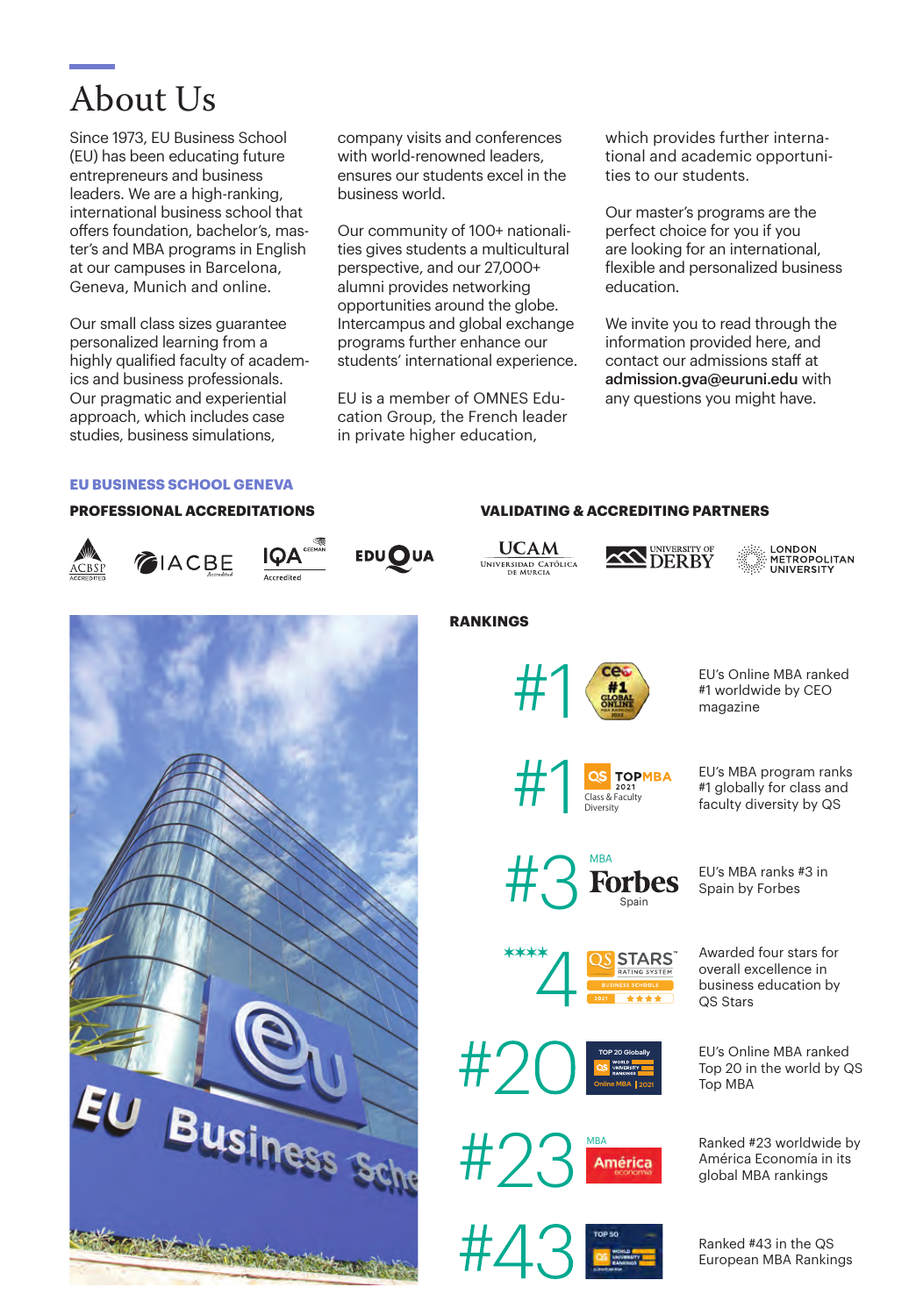

#### **TOP REASONS TO STUDY AT EU**

**International:** Our student body comprises more than 100 nationalities, with 98% of students speaking two or more languages.

**Small class sizes:** Greater interaction between students and faculty guarantees heightened academic achievement.

**All classes taught in English:** Including assignments, lectures, exams and the final business plan.

**Experiential learning:** The case study method and a pragmatic approach are two of our most effective tools.

**Outstanding faculty:** Our team is composed of highly qualified academics, entrepreneurs, consultants and business leaders.

**Ranked among the best:** Programs within our network are consistently featured in the top tier of global and European rankings.

**Building a business personality:** We are committed to encouraging students to build the most valuable brand they can market: themselves.

# Geneva: the Center of Diplomacy and Finance

Geneva is a leading financial center and home to the highest number of international organizations in the world, including the United Nations, the World Trade Organization, the World Health Organization and the Red Cross.

An ideal global destination for international conferences and negotiations, Geneva is the location of over 200 diplomatic missions and 119 financial institutions. It is famed for its international banking and luxury.

Nestled between the Jura mountains to the west and the French Alps to the east and situated on the bank of Western Europe's largest lake, Geneva is easily one of the most picturesque cities in Europe. With its central location and numerous international organizations, it is no wonder that a city of 200,000 inhabitants is the diplomatic center of the world.

It is the second-largest city in Switzerland and the most international in Europe. With three official languages, Geneva is as diverse as it is international, and while French is spoken predominantly, English is spoken almost everywhere.

This bustling finance center also has rich cultural and architectural offerings and its proximity to the Alps makes it a haven for outdoor and nature enthusiasts.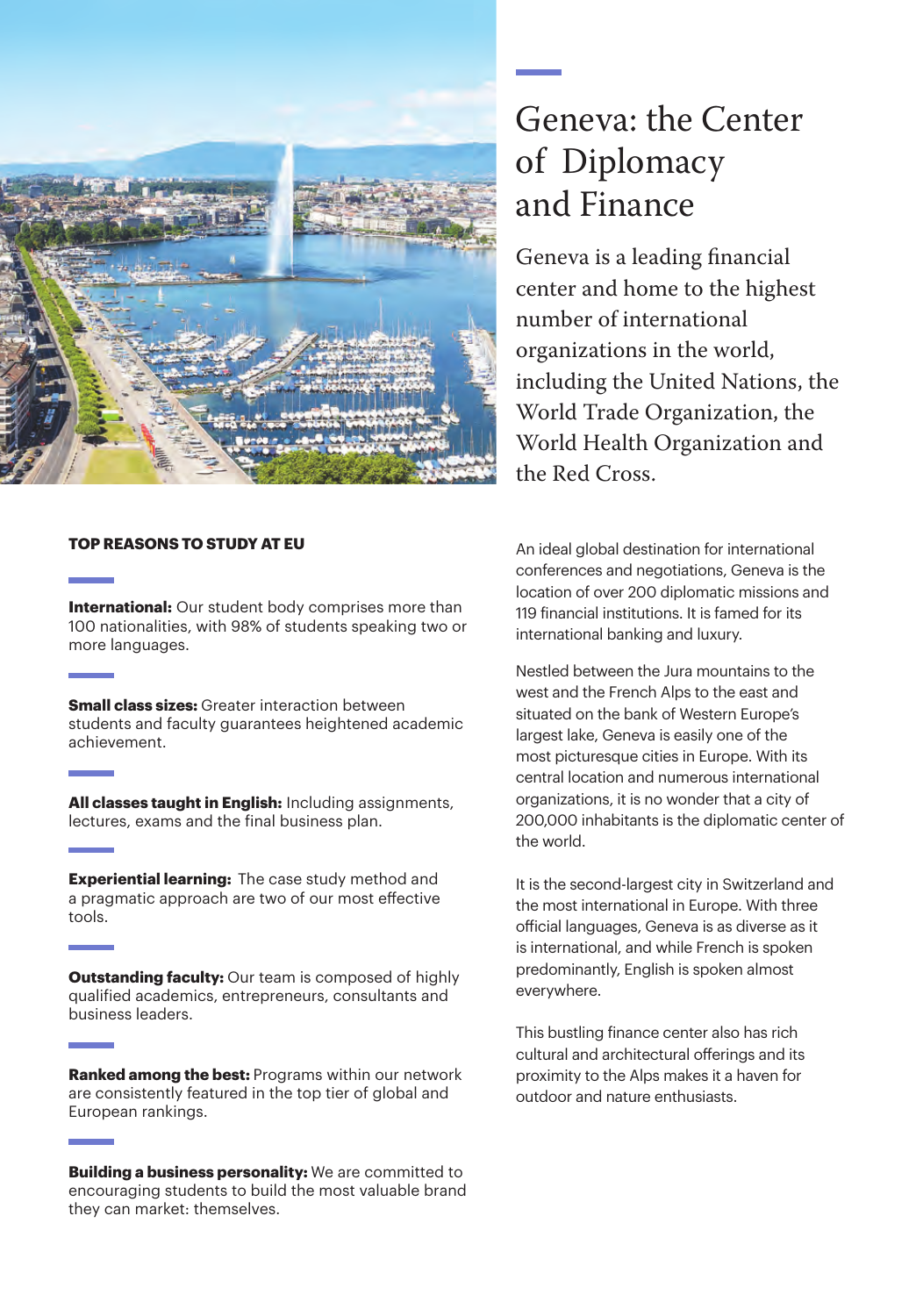# Our Numbers Talk

The most direct way to gain insight into an institution is through percentages, statistics and facts.

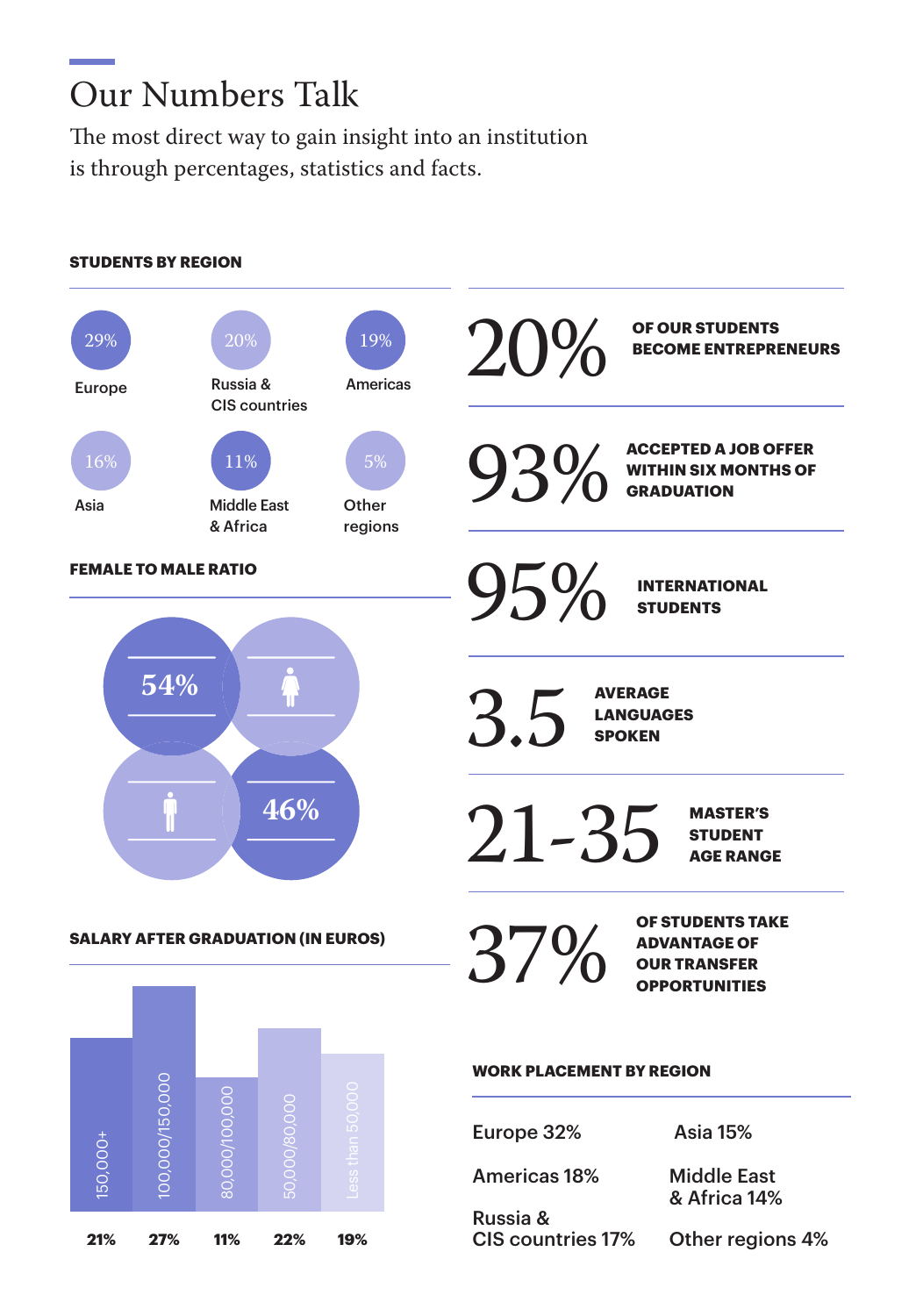# Master's Programs

The master's programs at EU Business School (EU) in Switzerland are three-term, one-year full-time programs (60 ECTS) taught exclusively in English. With start dates in October, January and March, they are designed to prepare you for a specialized area of business while providing a balanced understanding of fundamental concepts.

As a master's student at EU Switzerland, you will develop your business personality and hone your management skills through lectures, company visits, guest speaker sessions, conferences, seminars, individual assignments, group projects and business simulations. In small class sizes, our highly qualified faculty of academics and business professionals will share real-world experiences to provide privileged insights into the specialization of your choice. You will discuss topics integral to the modern business world and develop an innovative mindset to shape the future of business. You will complete a final business plan, a multifaceted assignment that is a culmination of your study experience.

With the successful completion of one of these nine programs, you will earn a master's degree from EU Business School Switzerland which is internationally accredited by ACBSP, IACBE, IQA and certified by eduQua, and a university master's degree (*título propio*) awarded by Universidad Católica San Antonio de Murcia (UCAM) in Spain.

## Master in Management | Master in Marketing

#### **Students completing this master's pursue careers in:**

- Corporate leadership
- Division/Business unit management
- Strategic management
- Strategic planning

Rapid political, economic, social and technological changes are taking place across the world. In order to cope with and actively shape these complex changes, new leadership is required. This program explores the realities of being a leader in the 21<sup>st</sup> century, from making strategic decisions, managing people and negotiating effectively, to operational and marketing management. Focusing on the development of critical thinking and executive skills, this master's will give you the tools to be an effective leader and to adapt to future changes in business.

A sample of the program courses:

- International Business Management
- Innovation Management
- Entrepreneurship

#### **Students completing this master's pursue careers in:**

- Marketing management
- Brand management
- Marketing research
- Digital marketing

Markets are ever-changing with increasingly sophisticated consumers. Now more than ever, companies require innovative, qualified marketing experts to implement creative changes. From effective use of social media marketing to understanding your target audience, this program explores modern marketing methods and theories from various perspectives, giving you an insight into how marketing decisions relate to the analytical, strategic and operational areas of a business.

A sample of the program courses:

- Strategic Marketing
- Marketing Communications
- Digital Marketing

## Master in Finance

#### **Students completing this master's pursue careers in:**

- Asset management
- Financial analysis
- Investment banking
- Fintech
- New financial paradigms are emerging. With shifts in regulations and ethical thinking, the ability to understand and decipher the complex world of finance is a quality that is more important than ever before. As an applied branch of economics, this program explores challenging technical theory and a wide range of topics, including asset pricing, portfolio management, derivative securities and blockchain fundamentals. From its foundations to the future of finance, you will gain a balanced understanding of one of the most crucial aspects of business.

A sample of the program courses:

- Portfolio Management Risk Management in Financial Markets Fundamentals of Blockchain
	- **Technologies**

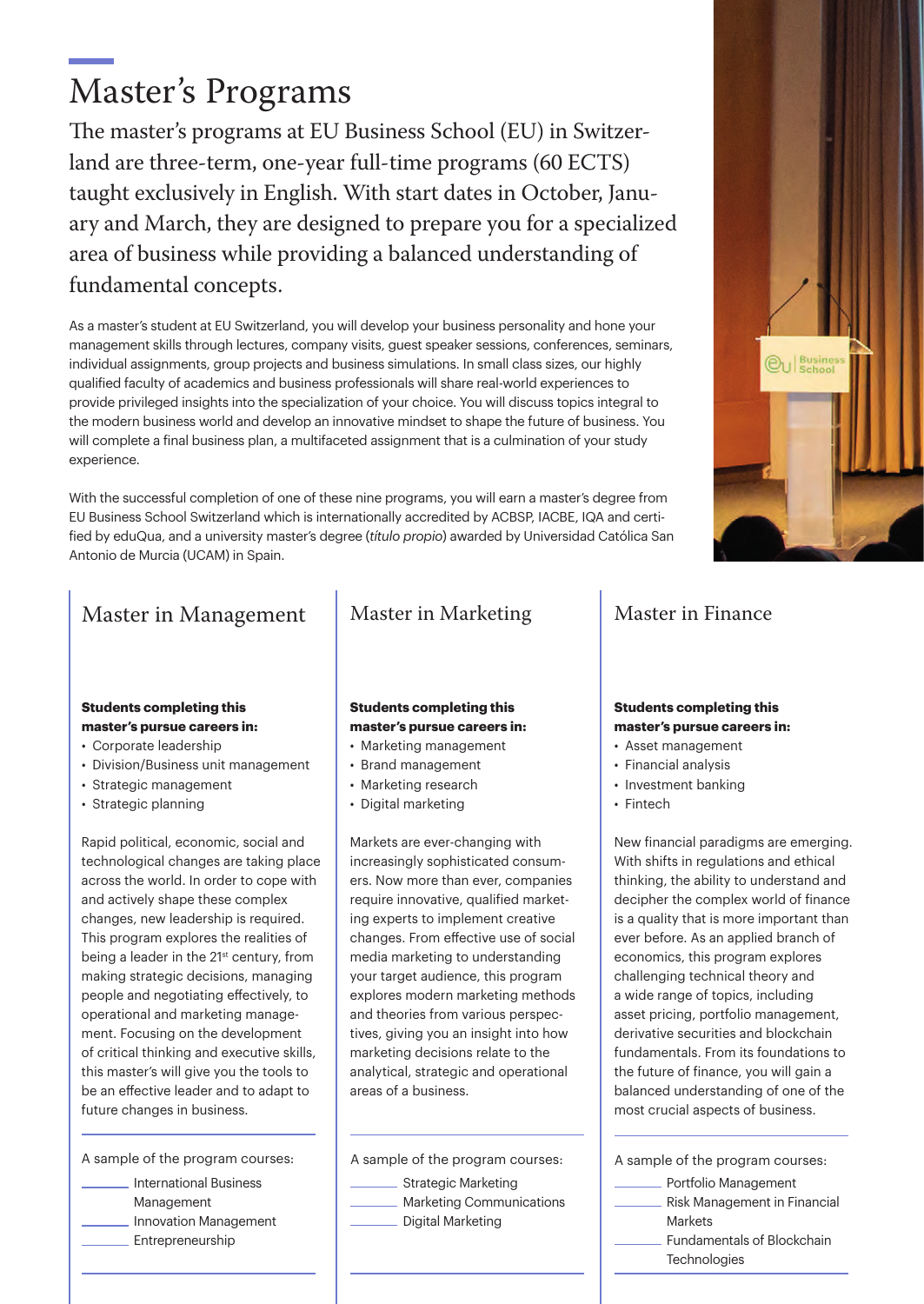# COO of **Manchester City FC**

## **Omar Berrada**

EU Business School Alumnus



# **artHere**

# Career Services

From career counseling and mentoring to advice on personal branding and networking, EU's career services department is on hand to provide one-to-one careers coaching and access to a network of over 27,000+ alumni. In addition, the annual EU Talent Day and global alumni events are held to give students a platform on which to build strong business connections.

**Start dates:** October/January/March

**Duration:** One year (three terms)

**Total tuition fee:**  CHF 29,670

*These fees may be subject to change.*

## Master in Digital Business

#### **Students completing this master's pursue careers in:**

- Digital management
- Digital commerce
- Change management

Digital transformation is no longer a future paradigm, but a key reality. The business world is becoming digitalized at an astounding pace and companies actively seek digital visionaries to leverage their expertise and insight into any corporation that seeks to stay competitive. This program explores the theoretical and practical foundations, implementation and business models that make up digital business and delivers all key competencies required in the corporate world today.

A sample of the program courses:

- Digital Technologies & Change Management
- Social Media & Web Analytics
- Entrepreneurship & Startups

## Master in Tourism & Hospitality Management

#### **Students completing this master's pursue careers in:**

- Hospitality management
- Event management
- Conference management
- Digital tourism

An increasingly globalized world has led tourism to become the fastest growing industry in business today. Modern companies require academically qualified, visionary leaders to create new business models and understand changes in technology and consumer trends. Focusing on the development of executive skills and strategic aptitudes, this program explores the theories, practices and frameworks that make up the tourism and hospitality fields, while developing understanding of international and intercultural management needs.

A sample of the program courses:

Cross-Cultural Team Mgmt. Digital Tourism: Marketing Strategies & Online Commercialization Hospitality Management

## Master in Innovation & Entrepreneurship

#### **Students completing this master's pursue careers in:**

- Entrepreneurship & new venture creation
- New product development
- Innovation management

In an ever-changing business landscape shaped by increasingly competitive markets, the entrepreneurial mindset is crucial for creative changes and growth. This program explores the main components of innovation and new venture creation and provides an insight into entrepreneurial endeavor and the conditions within which it can be cultivated effectively. Focusing on the development of creative thinking and executive skills, you will discover entrepreneurial challenges and solutions, while taking the opportunity to evaluate and conceptualize business models.

A sample of the program courses:

| <b>Entrepreneurial Finance</b>   |
|----------------------------------|
| <b>Strategic Management</b>      |
| of Innovation                    |
| <b>Entrepreneurship Strategy</b> |
|                                  |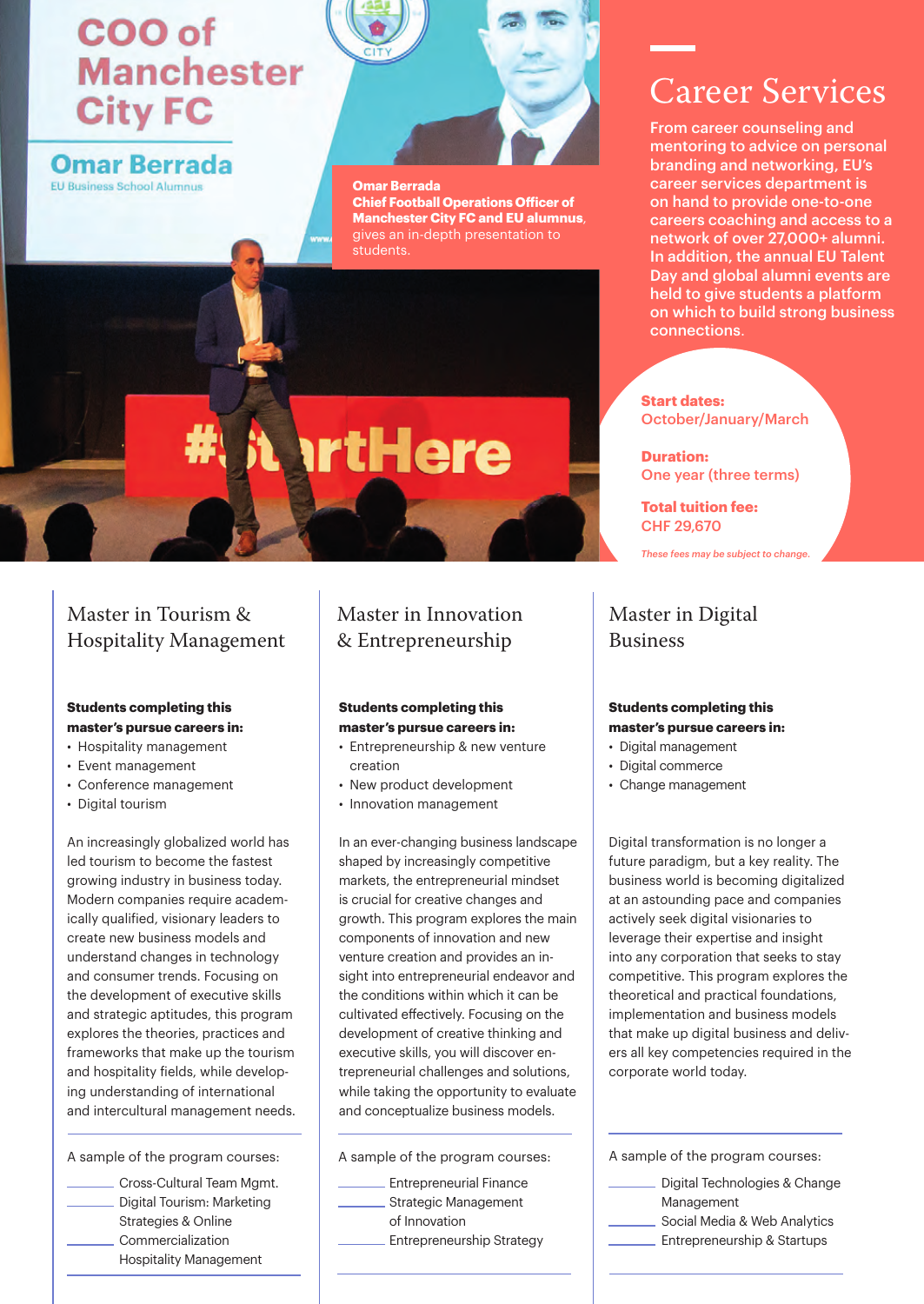# Admission Requirements

### **SOME OF THE COMPANIES WHERE OUR ALUMNI WORK:**



1 certified copy of bachelor's degree and transcripts or equivalent

Proof of English level: TOEFL score 89 (internet-based), 233 (computerbased); IELTS 6.5; CAE C1 with a minimum score of 176; or equivalent; or English native

- 1 copy of your CV/résumé
- 2 letters of recommendation

1 written or video essay

**Applicants must also meet one of the following:**

A GPA of 3.0 on a 4.0 scale

A satisfactory score on the GMAT or GRE

An interview with the academic dean

*Visit euruni.edu for a list of additional supporting documents or contact our admissions department at admission.gva@euruni.edu*

## Master in Fashion & Luxury Business

#### **Students completing this master's pursue careers in:**

• Fashion & luxury brand management

- Advertising & communication
- Luxury retail

The fashion and luxury industry has played an important role in society for centuries. Focusing on business management skills and consumer attitudes toward luxury products with an emphasis on design and creativity, this program prepares you for the projection of a brand. With elements such as advertisement strategy, communication skills and innovative thinking, you are given an in-depth insight into how to effectively manage and position a unique brand.

A sample of the program courses:

- International Luxury Brand Management Luxury Industry
	- \_ Design Innovation

## Master in Digital Marketing, Transformation & Design Thinking

#### **Students completing this master's pursue careers in:**

- Digital business transformation
- Digital marketing
- Search engine optimization
- Design strategy

The digital transformation of business is accelerating, and customers are increasingly empowered and selective. This program will give you the skills needed to design effective digital marketing campaigns, apply strategic approaches to digital transformation and re-design and re-imagine businesses and products through new technologies. You will also learn to understand consumer motivation and the fundamentals behind search engine algorithms. They will also develop innovative ideas using design thinking among other ideation techniques.

A sample of the program courses:

Digital Transformation Strategy Digital Marketing Strategies Ideation & Brainstorming **Techniques** 

## Master in Business Analytics & Data Science

#### **Students completing this master's pursue careers in:**

- Data analytics
- Business analysis consultancy
- Operations analysis
- Data science

Technology advances have dramatically changed the way businesses function. Expertise in business analytics and data science is essential to leverage technology for optimal results. Applying a hands-on approach, this program gives you a comprehensive foundation in data science, using leading software, tools and applications. You will gain practical experience with advanced web-based applications and toolsets, understand how to use data as a strategic resource and learn to apply data management skills to a business setting in order to effectively implement data-driven solutions.

A sample of the program courses:

- The Data Science Toolkit
- Deep Learning & AI
- Data Visualization Lab